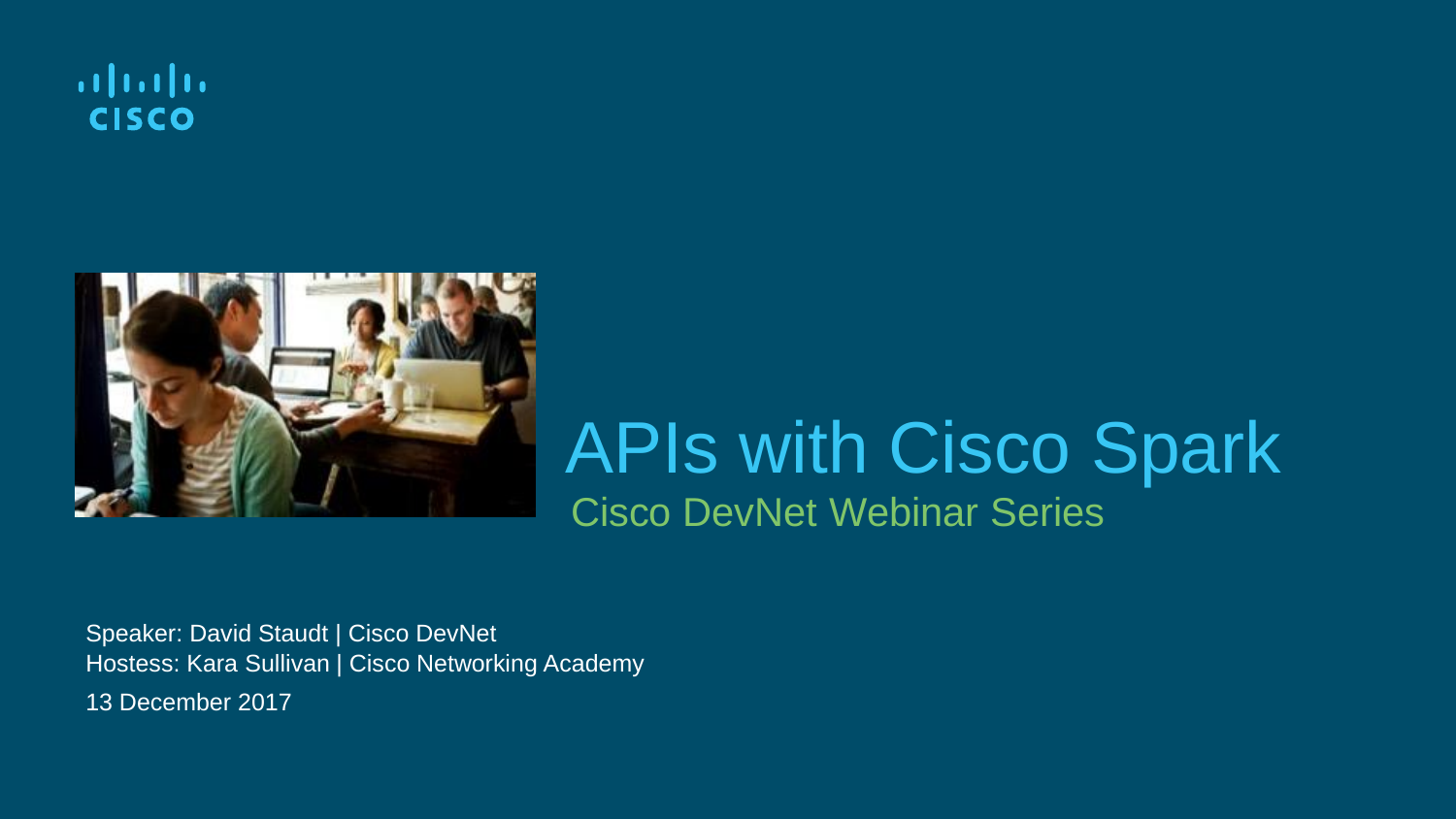#### Welcome to the 5th session of the Cisco DevNet webinar series

- Use the Q and A panel to ask questions.
- Use the Chat panel to communicate with attendees and panelists.
- A link to a recording of the session will be sent to all registered attendees.
- Please take the feedback survey at the end of the webinar.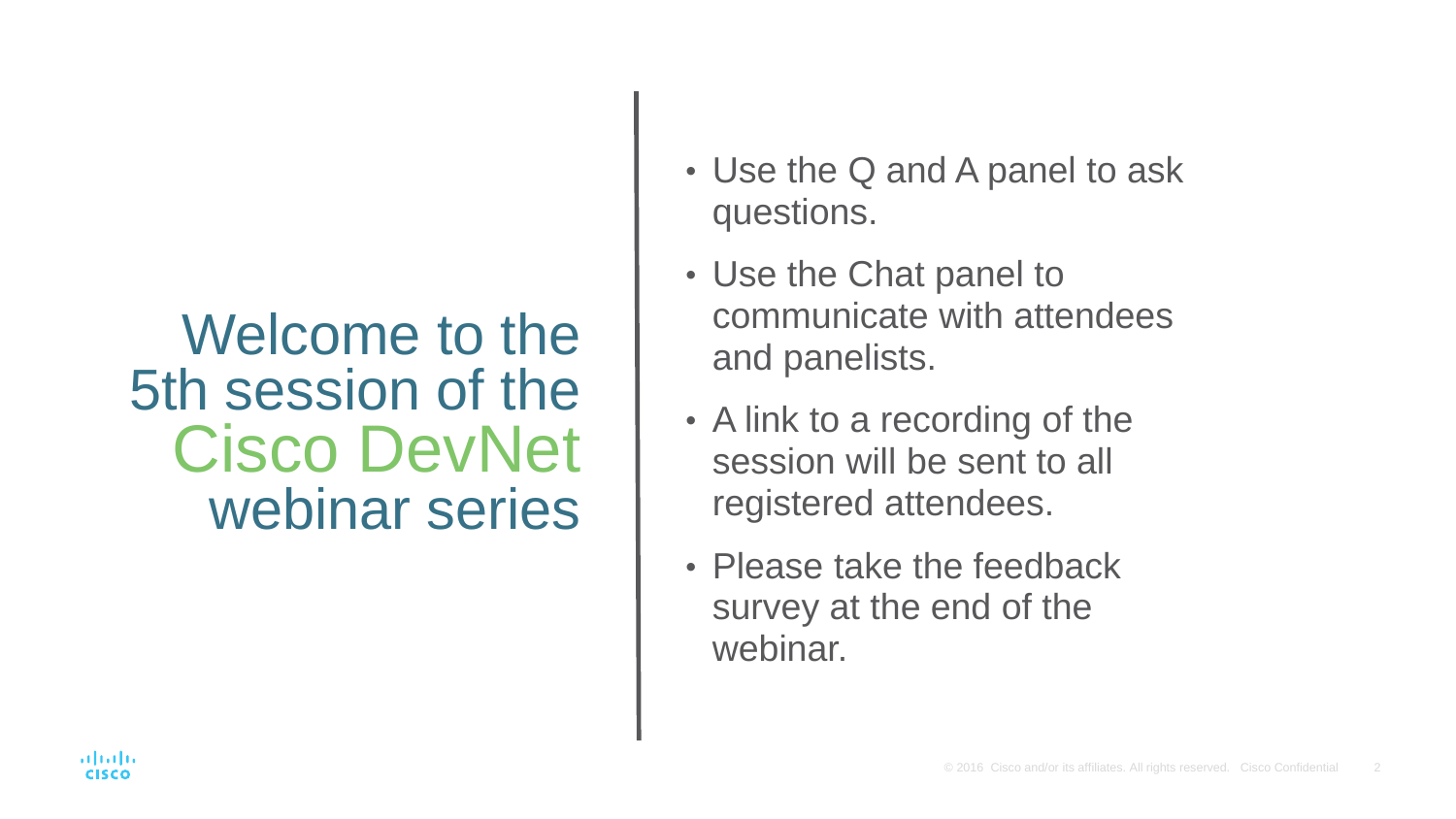# Cisco DevNet Series

- Intro to Software & Programmability (Available  $\begin{bmatrix} 1 \end{bmatrix}$ On-Demand)
- $\mathbf{2}$

 $3$ 

- Intro to Coding (Available On-Demand)
- Intent Networks (Available On-Demand)
- $\begin{pmatrix} 4 \end{pmatrix}$

 $\overline{5}$ 

- Fast Lane: Where Code (Apple) Meets Network Infrastructure (Cisco) – (Available On-Demand)
- APIs with Cisco Spark Today!

All Series Details can be Found @ <http://bit.ly/DevNetSeries> Cisco Confidential 3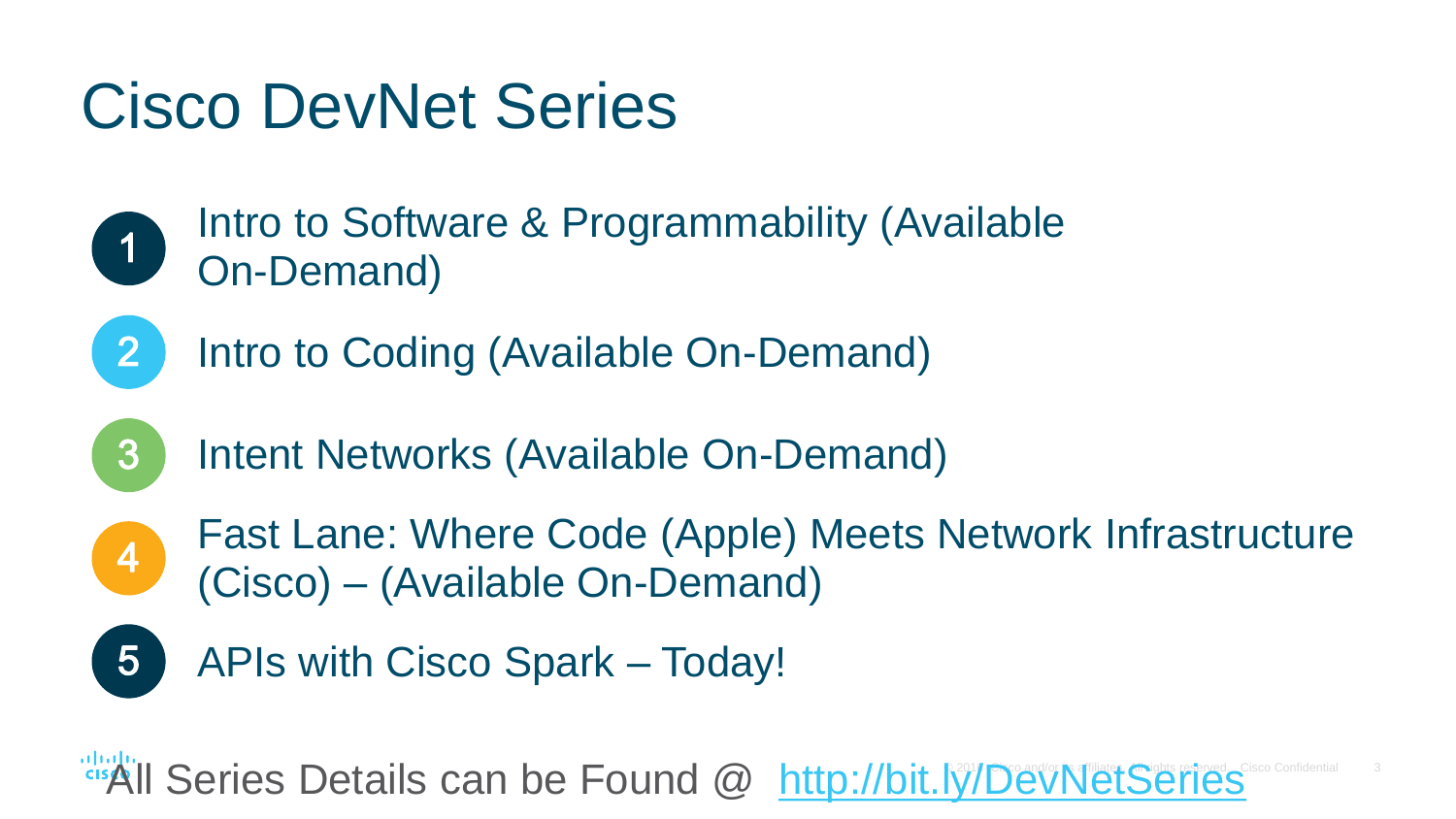

# Cisco DevNet Series APIs with Cisco Spark

David Staudt DevNet Developer Evangelist 12/13/2017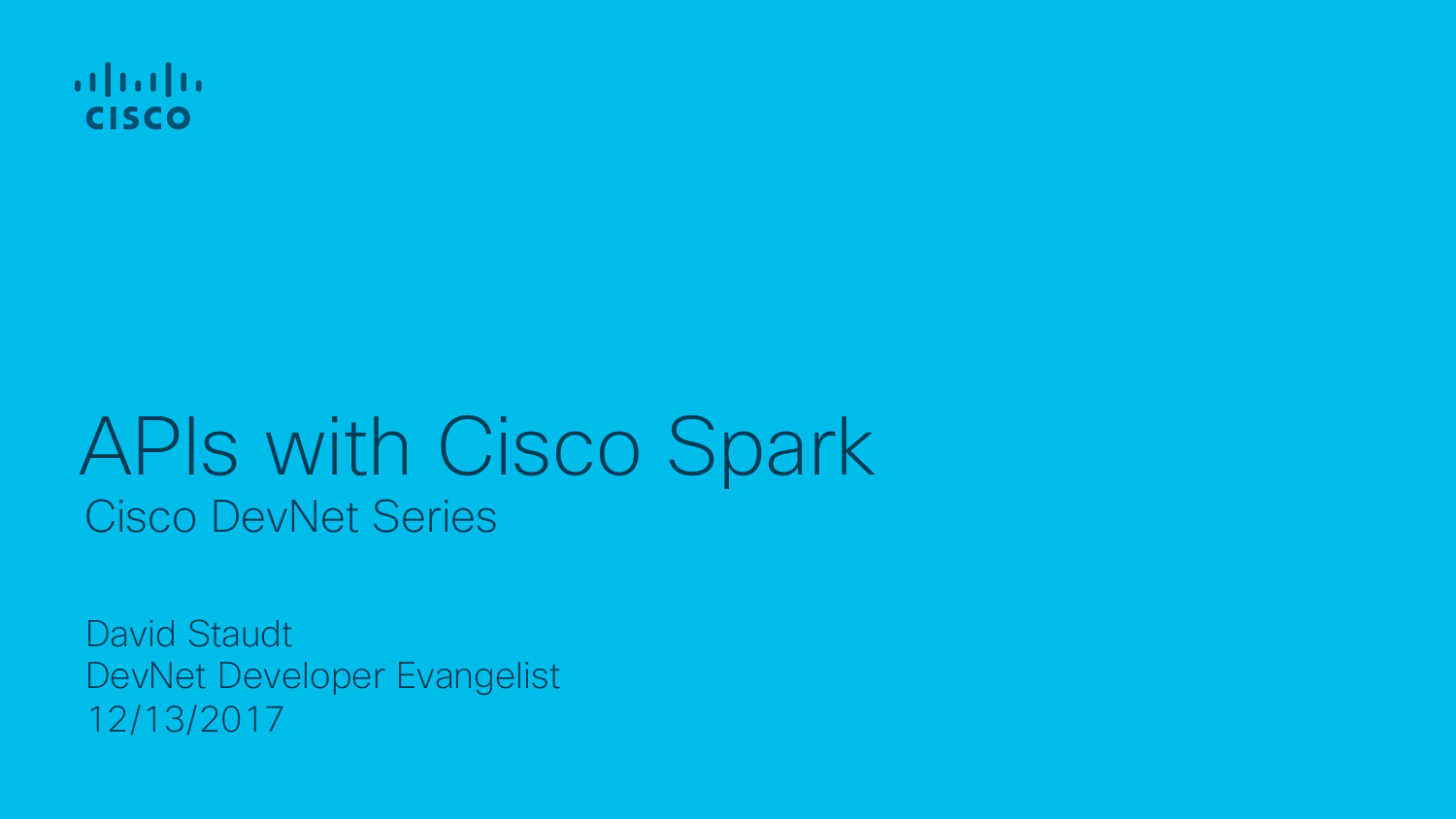# Agenda

• Cisco Spark Intro • Spark Extensibility • Spark Depot • IPaaS Platforms • REST APIs • Video SDKs



### Cisco Spark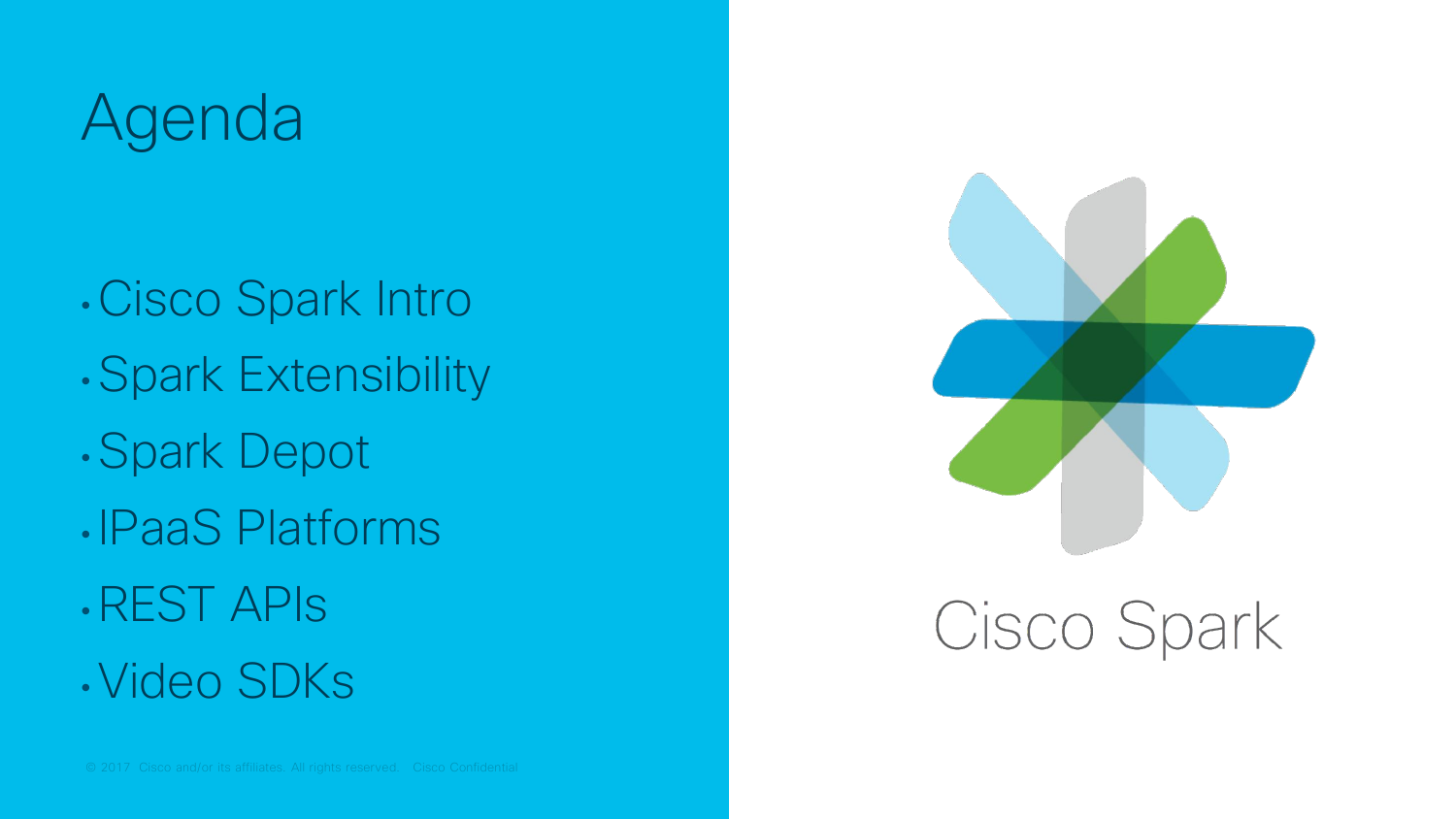### Cisco Spark – Developer Resources

Spark 4 Developers <https://developer.ciscospark.com/>

DevNet Spark Community <https://developer.cisco.com/site/spark/>

Learning Labs – Cloud Collab for IT Pros <https://developer.cisco.com/site/spark/>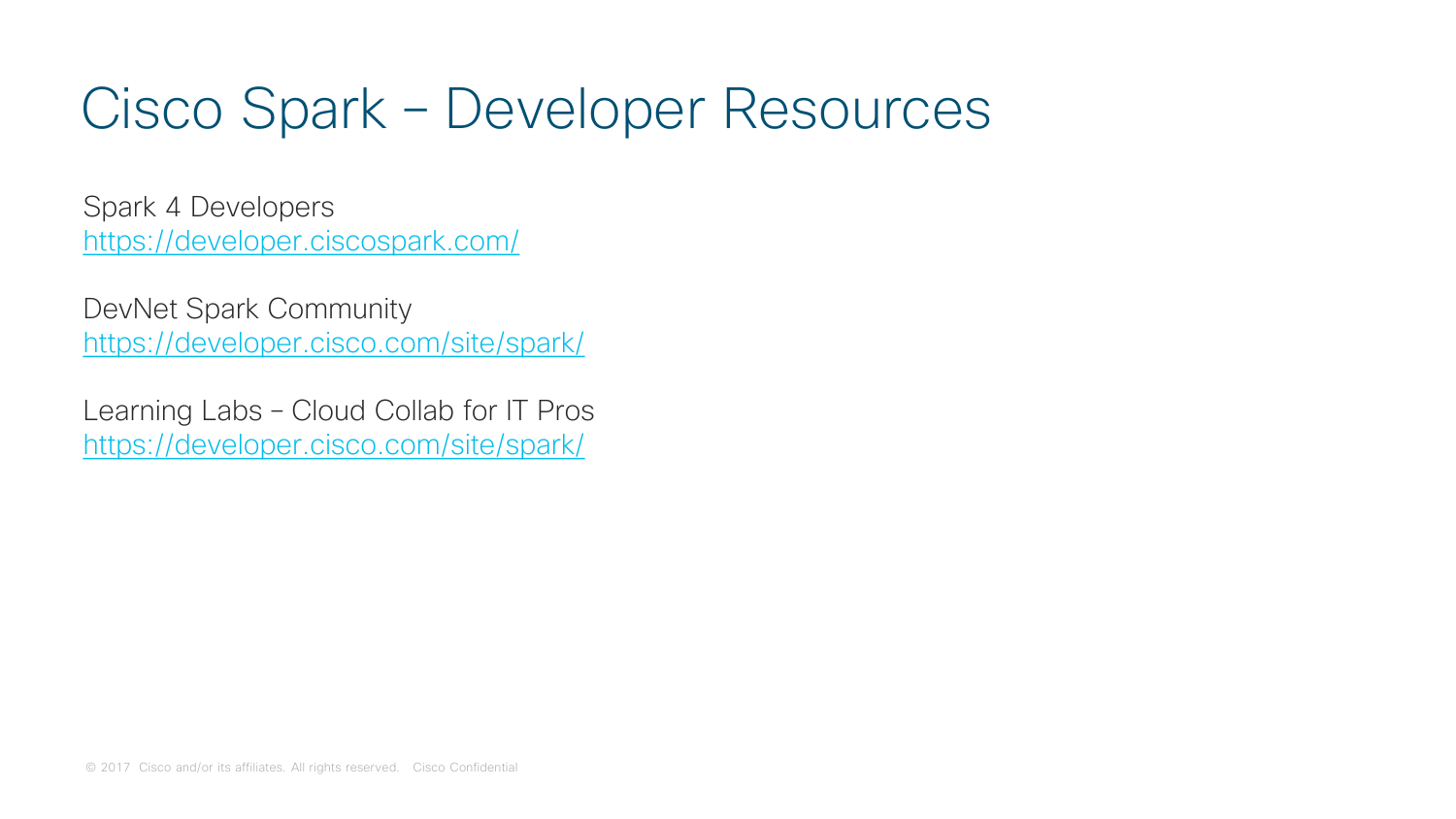# Questions?



© 2017 Cisco and/or its affiliates. All rights reserved. Cisco Confidential